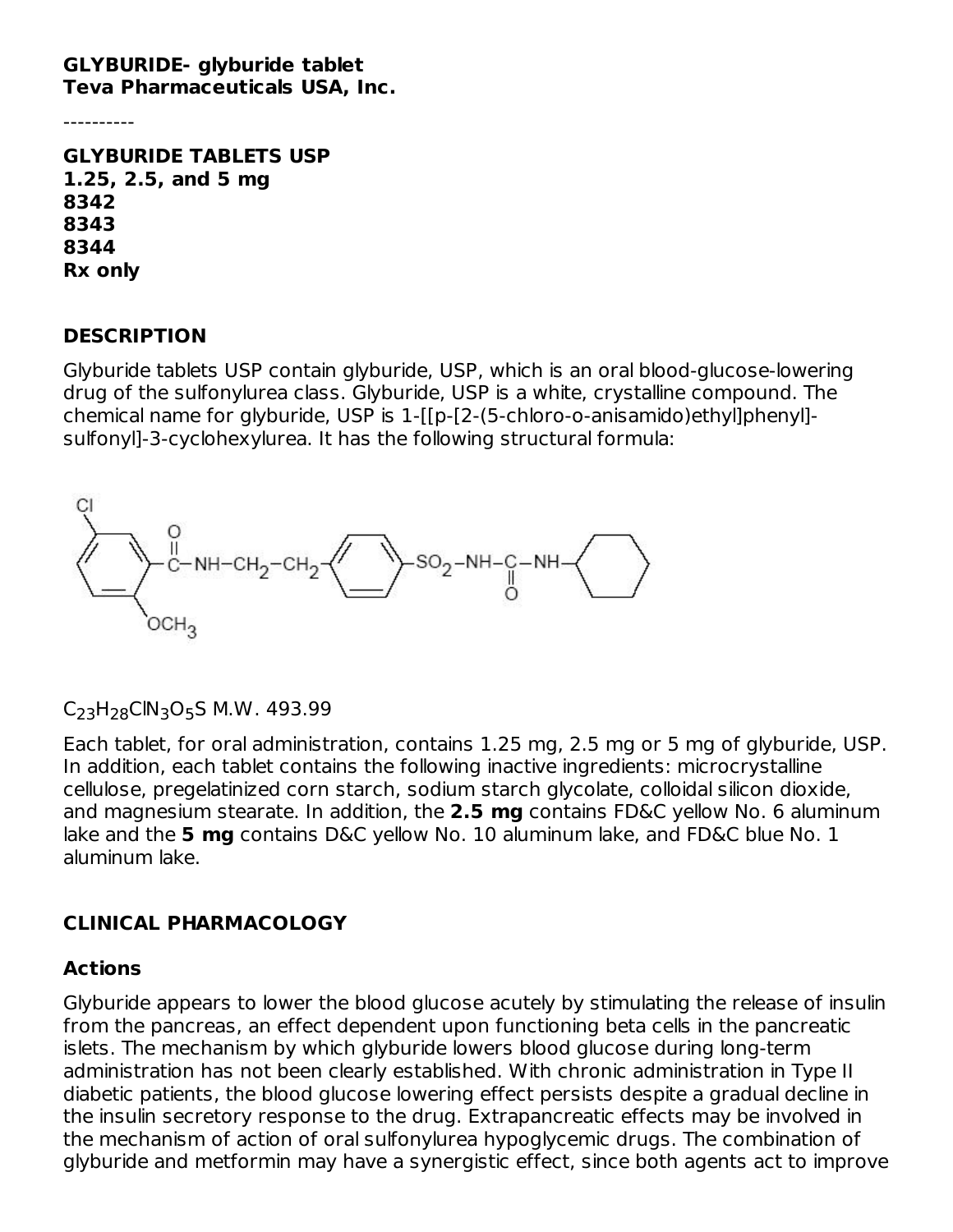glucose tolerance by different but complementary mechanisms.

Some patients who are initially responsive to oral hypoglycemic drugs, including glyburide, may become unresponsive or poorly responsive over time. Alternatively, glyburide tablets may be effective in some patients who have become unresponsive to one or more other sulfonylurea drugs.

In addition to its blood glucose lowering actions, glyburide produces a mild diuresis by enhancement of renal free water clearance. Disulfiram-like reactions have very rarely been reported in patients treated with glyburide tablets.

### **Pharmacokinetics**

Single dose studies with glyburide tablets in normal subjects demonstrate significant absorption of glyburide within one hour, peak drug levels at about four hours, and low but detectable levels at twenty-four hours. Mean serum levels of glyburide, as reflected by areas under the serum concentration-time curve, increase in proportion to corresponding increases in dose. Multiple dose studies with glyburide in diabetic patients demonstrate drug level concentration-time curves similar to single dose studies, indicating no buildup of drug in tissue depots. The decrease of glyburide in the serum of normal healthy individuals is biphasic; the terminal half-life is about 10 hours. In single dose studies in fasting normal subjects, the degree and duration of blood glucose lowering is proportional to the dose administered and to the area under the drug level concentration-time curve. The blood glucose lowering effect persists for 24 hours following single morning doses in nonfasting diabetic patients. Under conditions of repeated administration in diabetic patients, however, there is no reliable correlation between blood drug levels and fasting blood glucose levels. A one year study of diabetic patients treated with glyburide showed no reliable correlation between administered dose and serum drug level.

The major metabolite of glyburide is the 4-trans-hydroxy derivative. A second metabolite, the 3-cis-hydroxy derivative, also occurs. These metabolites probably contribute no significant hypoglycemic action in humans since they are only weakly active (1/400th and 1/40th as active, respectively, as glyburide) in rabbits.

Glyburide is excreted as metabolites in the bile and urine, approximately 50% by each route. This dual excretory pathway is qualitatively different from that of other sulfonylureas, which are excreted primarily in the urine.

Sulfonylurea drugs are extensively bound to serum proteins. Displacement from protein binding sites by other drugs may lead to enhanced hypoglycemic action. In vitro, the protein binding exhibited by glyburide is predominantly non-ionic, whereas that of other sulfonylureas (chlorpropamide, tolbutamide, tolazamide) is predominantly ionic. Acidic drugs such as phenylbutazone, warfarin, and salicylates displace the ionic-binding sulfonylureas from serum proteins to a far greater extent than the non-ionic binding glyburide. It has not been shown that this difference in protein binding will result in fewer drug-drug interactions with glyburide tablets in clinical use.

## **INDICATIONS AND USAGE**

Glyburide tablets USP are indicated as an adjunct to diet and exercise to improve glycemic control in adults with type 2 diabetes mellitus.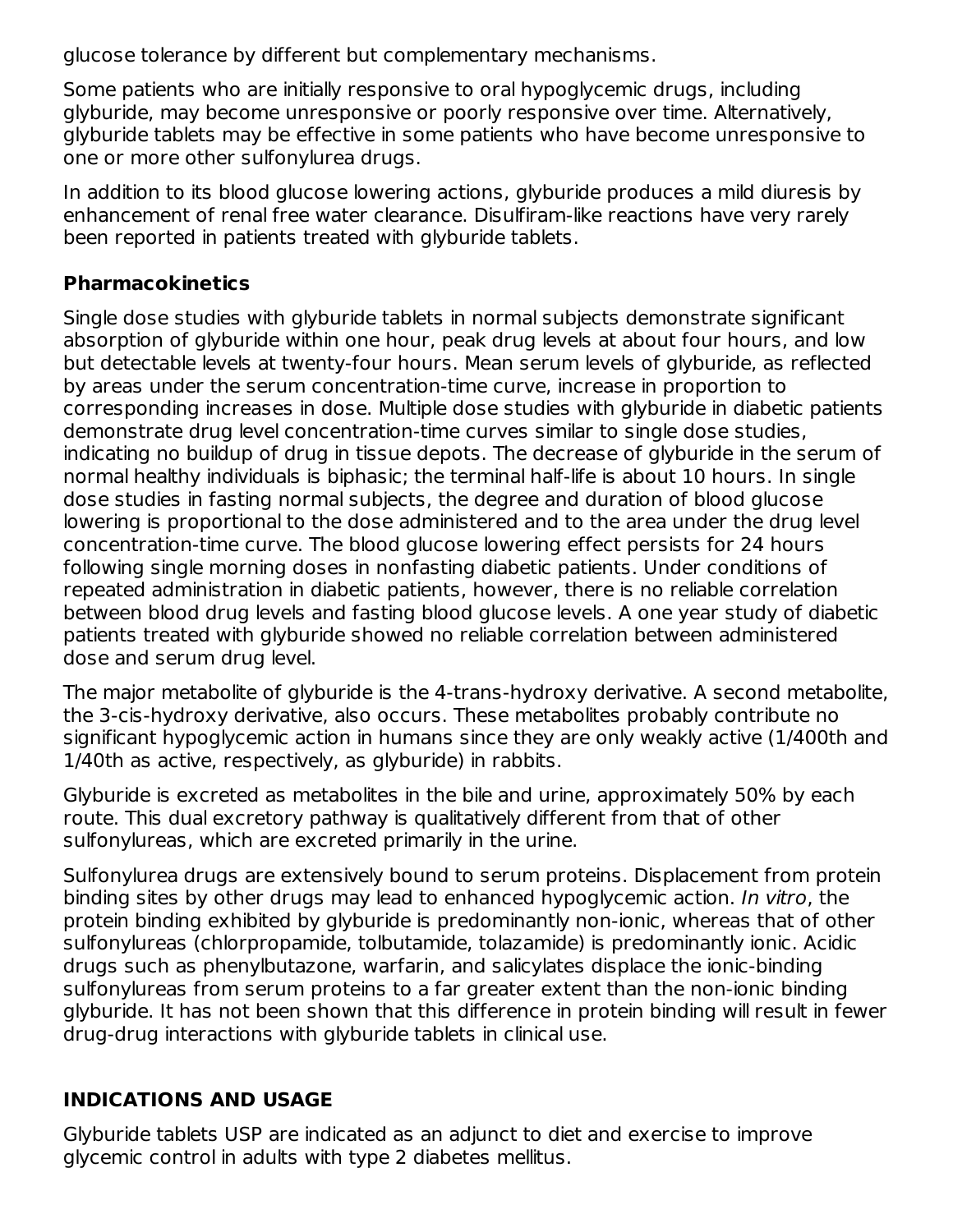## **CONTRAINDICATIONS**

Glyburide tablets are contraindicated in patients with:

- 1. Known hypersensitivity or allergy to the drug.
- 2. Diabetic ketoacidosis, with or without coma. This condition should be treated with insulin.
- 3. Type I diabetes mellitus.
- 4. Concomitant administration of bosentan.

### **SPECIAL WARNING ON INCREASED RISK OF CARDIOVASCULAR MORTALITY**

**The administration of oral hypoglycemic drugs has been reported to be associated with increased cardiovascular mortality as compared to treatment with diet alone or diet plus insulin. This warning is based on the study conducted by the University Group Diabetes Program (UGDP), a long-term prospective clinical trial designed to evaluate the effectiveness of glucoselowering drugs in preventing or delaying vascular complications in patients with non-insulin-dependent diabetes. The study involved 823 patients who were randomly assigned to one of four treatment groups.**

**UGDP reported that patients treated for 5 to 8 years with diet plus a fixed dose of tolbutamide (1.5 grams per day) had a rate of cardiovascular mortality approximately 2½ times that of patients treated with diet alone. A significant increase in total mortality was not observed, but the use of tolbutamide was discontinued based on the increase in cardiovascular mortality, thus limiting the opportunity for the study to show an increase in overall mortality. Despite controversy regarding the interpretation of these results, the findings of the UGDP study provide an adequate basis for this warning. The patient should be informed of the potential risks and advantages of glyburide and of alternative modes of therapy.**

**Although only one drug in the sulfonylurea class (tolbutamide) was included in this study, it is prudent from a safety standpoint to consider that this warning may also apply to other oral hypoglycemic drugs in this class, in view of their close similarities in mode of action and chemical structure.**

#### **PRECAUTIONS**

**Bioavailability studies have demonstrated that micronized glyburide tablets 3 mg provide serum glyburide concentrations that are not bioequivalent to those from nonmicronized glyburide tablets 5 mg. Therefore, patients should be retitrated when transferred from micronized glyburide tablets or other oral hypoglycemic agents.**

#### **General**

#### Macrovascular Outcomes

There have been no clinical studies establishing conclusive evidence of macrovascular risk reduction with glyburide or any other anti-diabetic drug.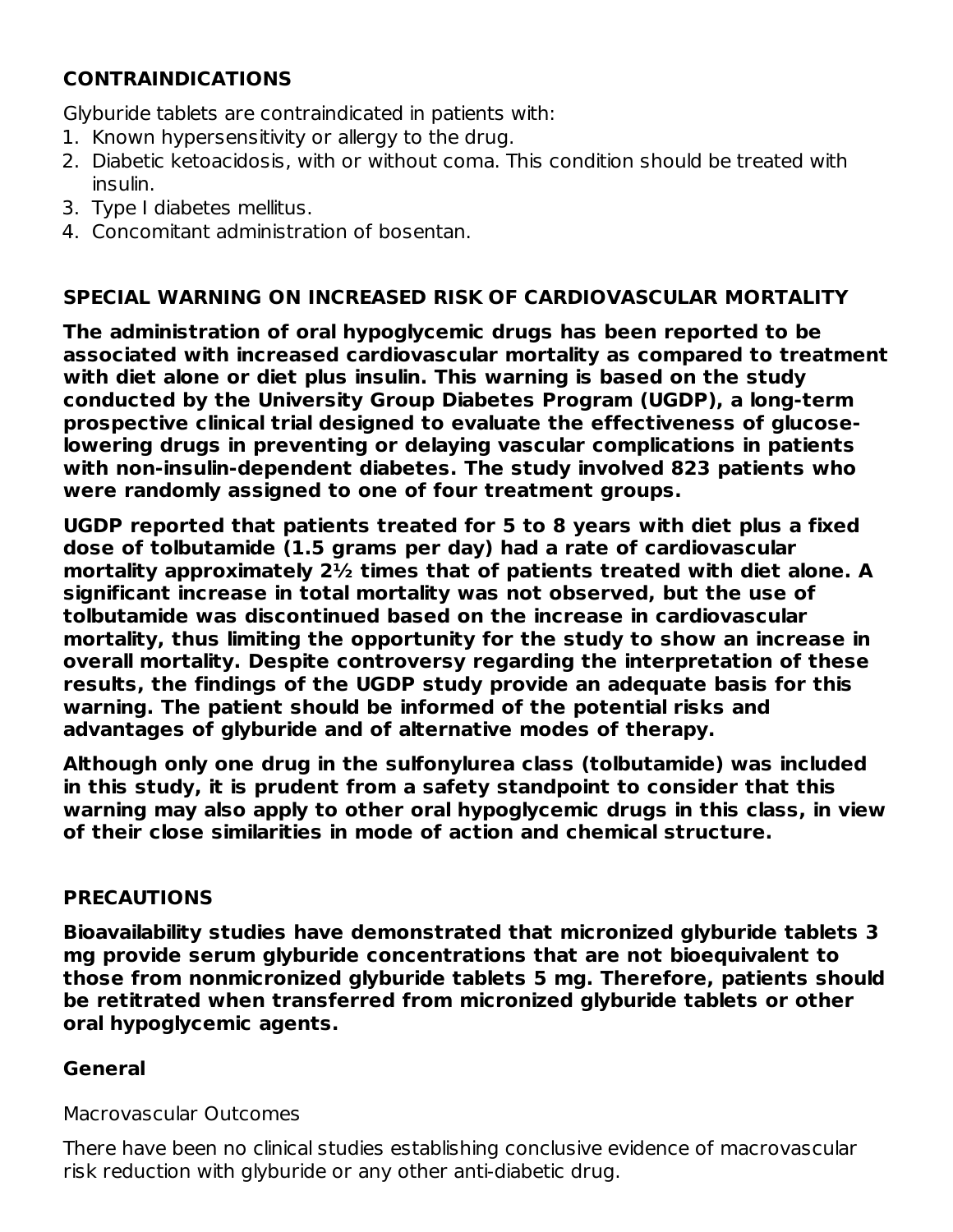## Hypoglycemia

All sulfonylureas including glyburide are capable of producing severe hypoglycemia. Proper patient selection and dosage and instructions are important to avoid hypoglycemic episodes. Renal or hepatic insufficiency may cause elevated drug levels of glyburide and the latter may also diminish gluconeogenic capacity, both of which increase the risk of serious hypoglycemic reactions. Elderly, debilitated or malnourished patients, and those with adrenal or pituitary insufficiency, are particularly susceptible to the hypoglycemic action of glucose-lowering drugs. Hypoglycemia may be difficult to recognize in the elderly and in people who are taking beta-adrenergic blocking drugs. Hypoglycemia is more likely to occur when caloric intake is deficient, after severe or prolonged exercise, when alcohol is ingested, or when more than one glucose lowering drug is used. The risk of hypoglycemia may be increased with combination therapy.

### Loss of Control of Blood Glucose

When a patient stabilized on any diabetic regimen is exposed to stress such as fever, trauma, infection or surgery, a loss of control may occur. At such times it may be necessary to discontinue glyburide and administer insulin.

The effectiveness of any hypoglycemic drug, including glyburide, in lowering blood glucose to a desired level decreases in many patients over a period of time which may be due to progression of the severity of diabetes or to diminished responsiveness to the drug. This phenomenon is known as secondary failure, to distinguish it from primary failure in which the drug is ineffective in an individual patient when glyburide is first given. Adequate adjustment of dose and adherence to diet should be assessed before classifying a patient as a secondary failure.

#### Hemolytic Anemia

Treatment of patients with glucose 6-phosphate dehydrogenase (G6PD) deficiency with sulfonylurea agents can lead to hemolytic anemia. Because glyburide belongs to the class of sulfonylurea agents, caution should be used in patients with G6PD deficiency and a non-sulfonylurea alternative should be considered. In postmarketing reports, hemolytic anemia has also been reported in patients who did not have known G6PD deficiency.

## **Information for Patients**

Patients should be informed of the potential risks and advantages of glyburide and of alternative modes of therapy. They also should be informed about the importance of adherence to dietary instructions, of a regular exercise program, and of regular testing of urine and/or blood glucose.

The risks of hypoglycemia, its symptoms and treatment, and conditions that predispose to its development should be explained to patients and responsible family members. Primary and secondary failure also should be explained.

## **Physician Counseling Information for Patients**

In initiating treatment for type 2 diabetes, diet should be emphasized as the primary form of treatment. Caloric restriction and weight loss are essential in the obese diabetic patient. Proper dietary management alone may be effective in controlling the blood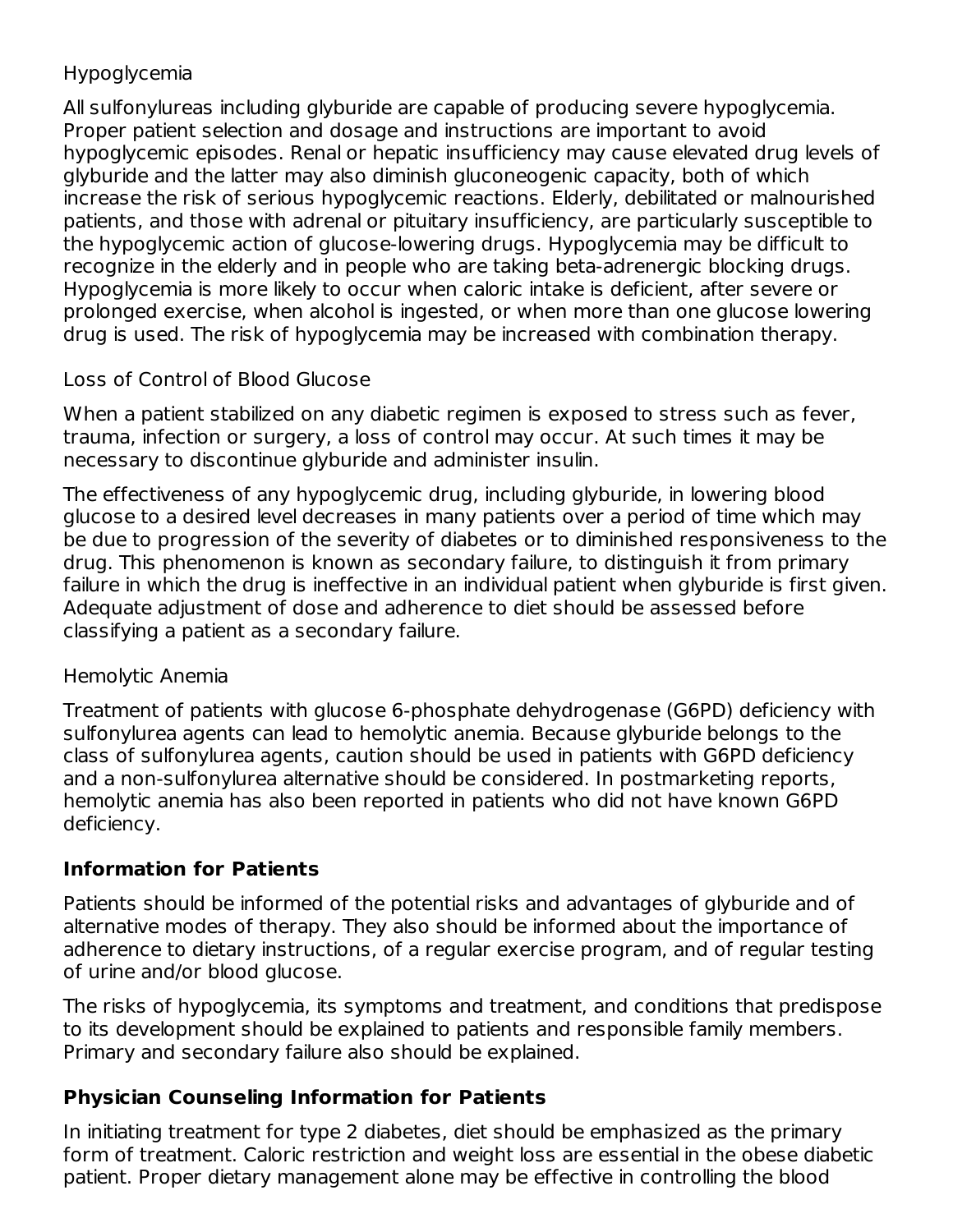glucose and symptoms of hyperglycemia. The importance of regular physical activity should also be stressed, and cardiovascular risk factors should be identified and corrective measures taken where possible. Use of glyburide or other antidiabetic medications must be viewed by both the physician and patient as a treatment in addition to diet and not as a substitution or as a convenient mechanism for avoiding dietary restraint. Furthermore, loss of blood glucose control on diet alone may be transient, thus requiring only short-term administration of glyburide or other antidiabetic medications. Maintenance or discontinuation of glyburide or other antidiabetic medications should be based on clinical judgment using regular clinical and laboratory evaluations.

## **Laboratory Tests**

Therapeutic response to glyburide tablets should be monitored by frequent urine glucose tests and periodic blood glucose tests. Measurement of glycosylated hemoglobin levels may be helpful in some patients.

# **Drug Interactions**

The hypoglycemic action of sulfonylureas may be potentiated by certain drugs including non-steroidal anti-inflammatory agents and other drugs that are highly protein bound, salicylates, sulfonamides, chloramphenicol, probenecid, coumarins, monoamine oxidase inhibitors, and beta adrenergic blocking agents. When such drugs are administered to a patient receiving glyburide, the patient should be observed closely for hypoglycemia. When such drugs are withdrawn from a patient receiving glyburide, the patient should be observed closely for loss of control.

An increased risk of liver enzyme elevations was observed in patients receiving glyburide concomitantly with bosentan. Therefore concomitant administration of glyburide tablets and bosentan is contraindicated.

Certain drugs tend to produce hyperglycemia and may lead to loss of control. These drugs include the thiazides and other diuretics, corticosteroids, phenothiazines, thyroid products, estrogens, oral contraceptives, phenytoin, nicotinic acid, sympathomimetics, calcium channel blocking drugs, and isoniazid. When such drugs are administered to a patient receiving glyburide, the patient should be closely observed for loss of control. When such drugs are withdrawn from a patient receiving glyburide, the patient should be observed closely for hypoglycemia.

A possible interaction between glyburide and ciprofloxacin, a fluoroquinolone antibiotic, has been reported, resulting in a potentiation of the hypoglycemic action of glyburide. The mechanism for this interaction is not known.

A potential interaction between oral miconazole and oral hypoglycemic agents leading to severe hypoglycemia has been reported. Whether this interaction also occurs with the intravenous, topical or vaginal preparations of miconazole is not known.

## Metformin

In a single-dose interaction study in NIDDM subjects, decreases in glyburide AUC and  $\mathsf{C}_{\mathsf{max}}$  were observed, but were highly variable. The single-dose nature of this study and the lack of correlation between glyburide blood levels and pharmacodynamic effects, makes the clinical significance of this interaction uncertain. Coadministration of glyburide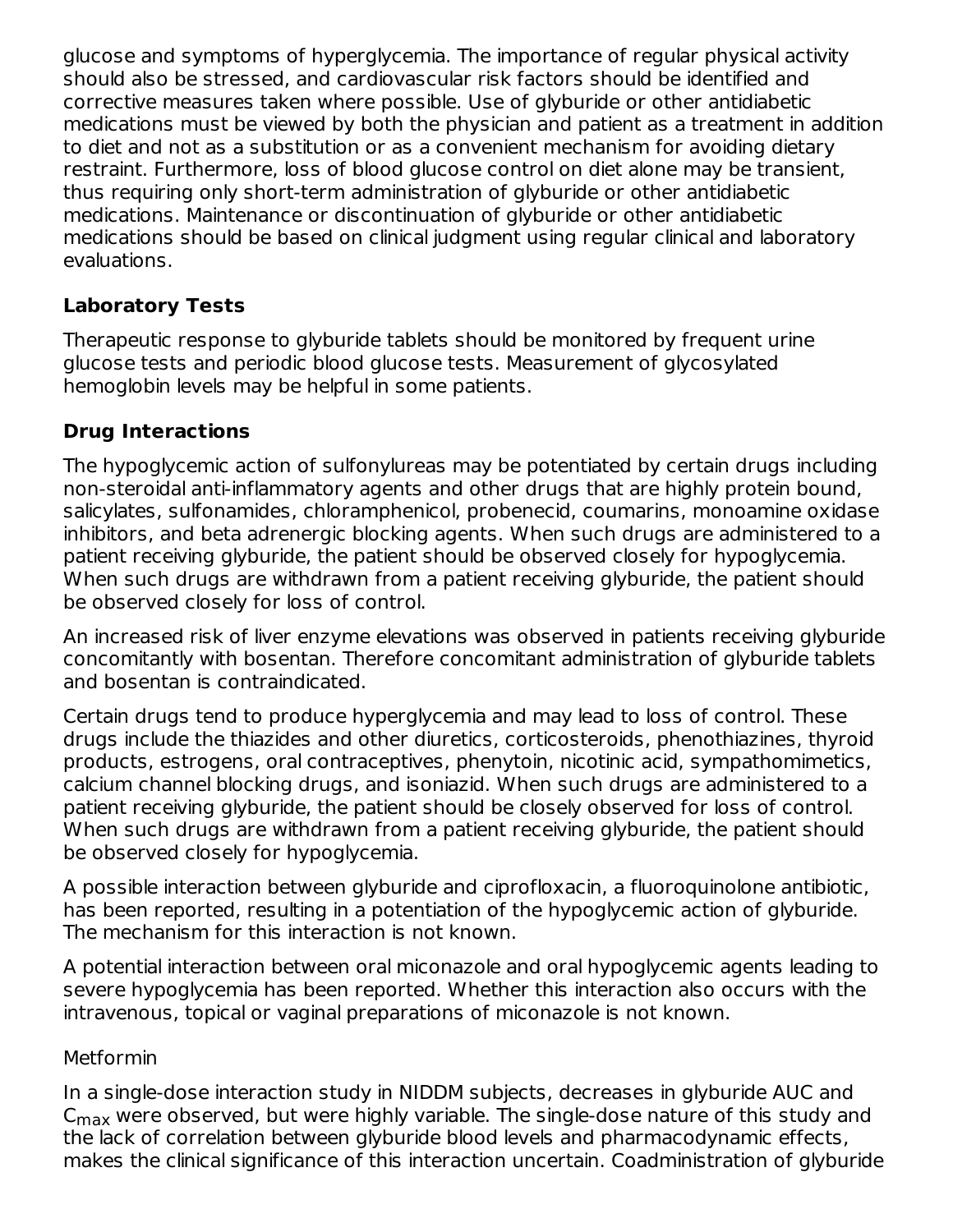and metformin did not result in any changes in either metformin pharmacokinetics or pharmacodynamics.

### Colesevelam

Concomitant administration of colesevelam and glyburide resulted in reductions in glyburide AUC and C<sub>max</sub> of 32% and 47%, respectively. The reductions in glyburide AUC and C $_{\sf max}$  were 20% and 15%, respectively when administered 1 hour before, and not significantly changed (-7% and 4%, respectively) when administered 4 hours before colesevelam.

### **Topiramate**

A drug-drug interaction study conducted in patients with type 2 diabetes evaluated the steady-state pharmacokinetics of glyburide (5 mg/day) alone and concomitantly with topiramate (150 mg/day). There was a 22% decrease in  $\mathsf{C}_{\mathsf{max}}$  and a 25% reduction in AUC $_{\rm 24}$  for glyburide during topiramate administration. Systemic exposure (AUC) of the active metabolites, 4-trans-hydroxy-glyburide (M1) and 3-cis-hydroxyglyburide (M2), was also reduced by  $13\%$  and  $15\%$ , and  $\mathsf{C}_{\mathsf{max}}$  was reduced by  $18\%$  and  $25\%$ , respectively. The steady-state pharmacokinetics of topiramate were unaffected by concomitant administration of glyburide.

## **Carcinogenesis, Mutagenesis, and Impairment of Fertility**

Studies in rats at doses up to 300 mg/kg/day for 18 months showed no carcinogenic effects. Glyburide is nonmutagenic when studied in the Salmonella microsome test (Ames test) and in the DNA damage/alkaline elution assay. No drug related effects were noted in any of the criteria evaluated in the two year oncogenicity study of glyburide in mice.

# **Pregnancy**

Teratogenic Effects

## Pregnancy Category B

Reproduction studies have been performed in rats and rabbits at doses up to 500 times the human dose and have revealed no evidence of impaired fertility or harm to the fetus due to glyburide. There are, however, no adequate and well controlled studies in pregnant women. Because animal reproduction studies are not always predictive of human response, this drug should be used during pregnancy only if clearly needed.

Because recent information suggests that abnormal blood glucose levels during pregnancy are associated with a higher incidence of congenital abnormalities, many experts recommend that insulin be used during pregnancy to maintain blood glucose as close to normal as possible.

#### Nonteratogenic Effects

Prolonged severe hypoglycemia (4 to 10 days) has been reported in neonates born to mothers who were receiving a sulfonylurea drug at the time of delivery. This has been reported more frequently with the use of agents with prolonged half-lives. If glyburide is used during pregnancy, it should be discontinued at least two weeks before the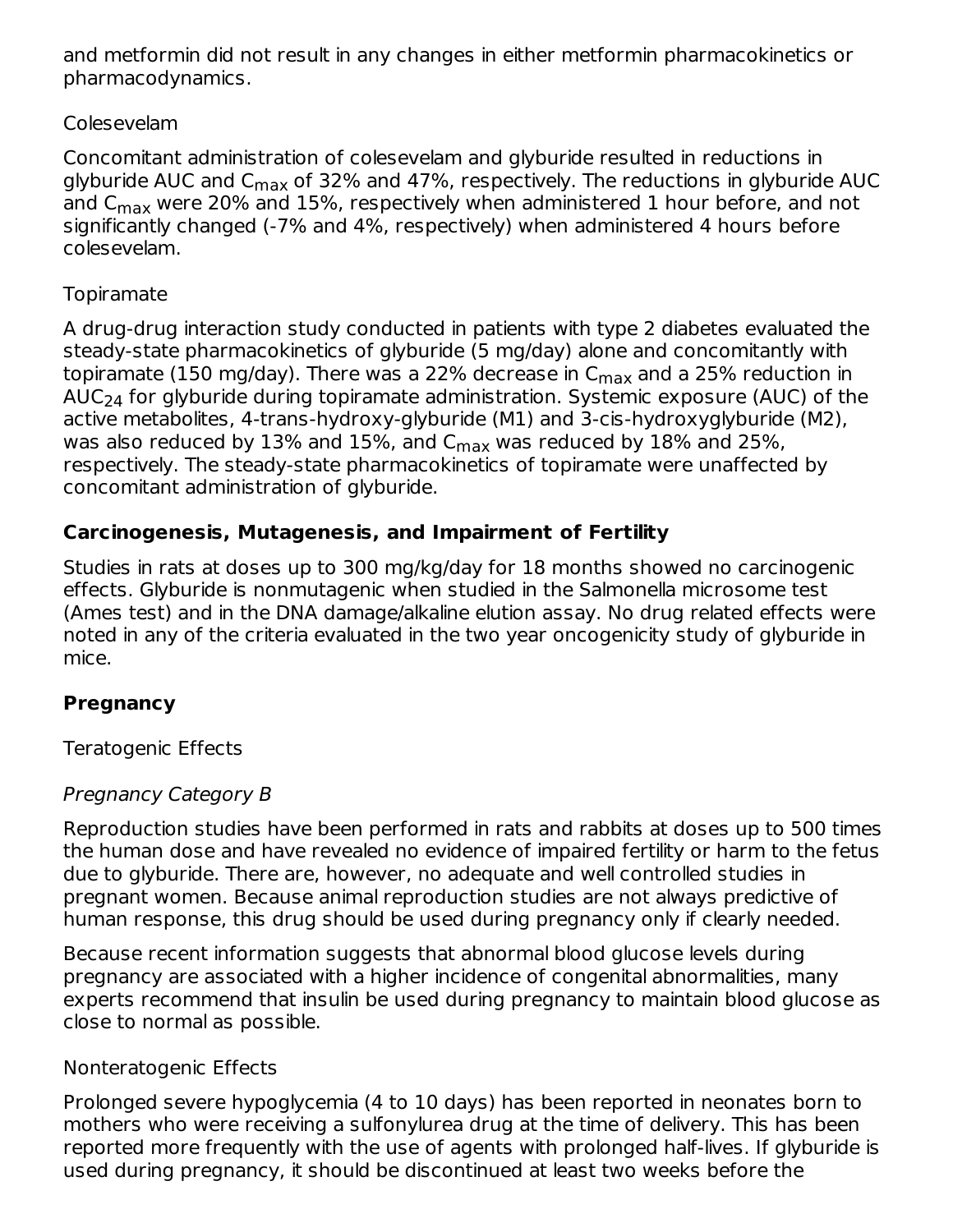expected delivery date.

### **Nursing Mothers**

Although it is not known whether glyburide is excreted in human milk, some sulfonylurea drugs are known to be excreted in human milk. Because the potential for hypoglycemia in nursing infants may exist, a decision should be made whether to discontinue nursing or to discontinue the drug, taking into account the importance of the drug to the mother. If the drug is discontinued, and if diet alone is inadequate for controlling blood glucose, insulin therapy should be considered.

### **Pediatric Use**

Safety and effectiveness in pediatric patients have not been established.

## **Geriatric Use**

Elderly patients are particularly susceptible to the hypoglycemic action of glucose lowering drugs. Hypoglycemia may be difficult to recognize in the elderly (see **PRECAUTIONS**). The initial and maintenance dosing should be conservative to avoid hypoglycemic reactions (see **DOSAGE AND ADMINISTRATION**).

Elderly patients are prone to develop renal insufficiency, which may put them at risk of hypoglycemia. Dose selection should include assessment of renal function.

## **ADVERSE REACTIONS**

**Hypoglycemia:** See **PRECAUTIONS** and **OVERDOSAGE** Sections.

**Gastrointestinal Reactions:** Cholestatic jaundice and hepatitis may occur rarely which may progress to liver failure; glyburide tablets should be discontinued if this occurs.

Liver function abnormalities, including isolated transaminase elevations, have been reported.

Gastrointestinal disturbances, e.g., nausea, epigastric fullness, and heartburn are the most common reactions, having occurred in 1.8% of treated patients during clinical trials. They tend to be dose related and may disappear when dosage is reduced.

**Dermatologic Reactions:** Allergic skin reactions, e.g., pruritus, erythema, urticaria, and morbilliform or maculopapular eruptions occurred in 1.5% of treated patients during clinical trials. These may be transient and may disappear despite continued use of glyburide; if skin reactions persist, the drug should be discontinued.

Porphyria cutanea tarda and photosensitivity reactions have been reported with sulfonylureas.

**Hematologic Reactions:** Leukopenia, agranulocytosis, thrombocytopenia, hemolytic anemia (see **PRECAUTIONS**), aplastic anemia, and pancytopenia have been reported with sulfonylureas.

**Metabolic Reactions:** Hepatic porphyria and disulfiram-like reactions have been reported with sulfonylureas; however, hepatic porphyria has not been reported with glyburide and disulfiram-like reactions have been reported very rarely.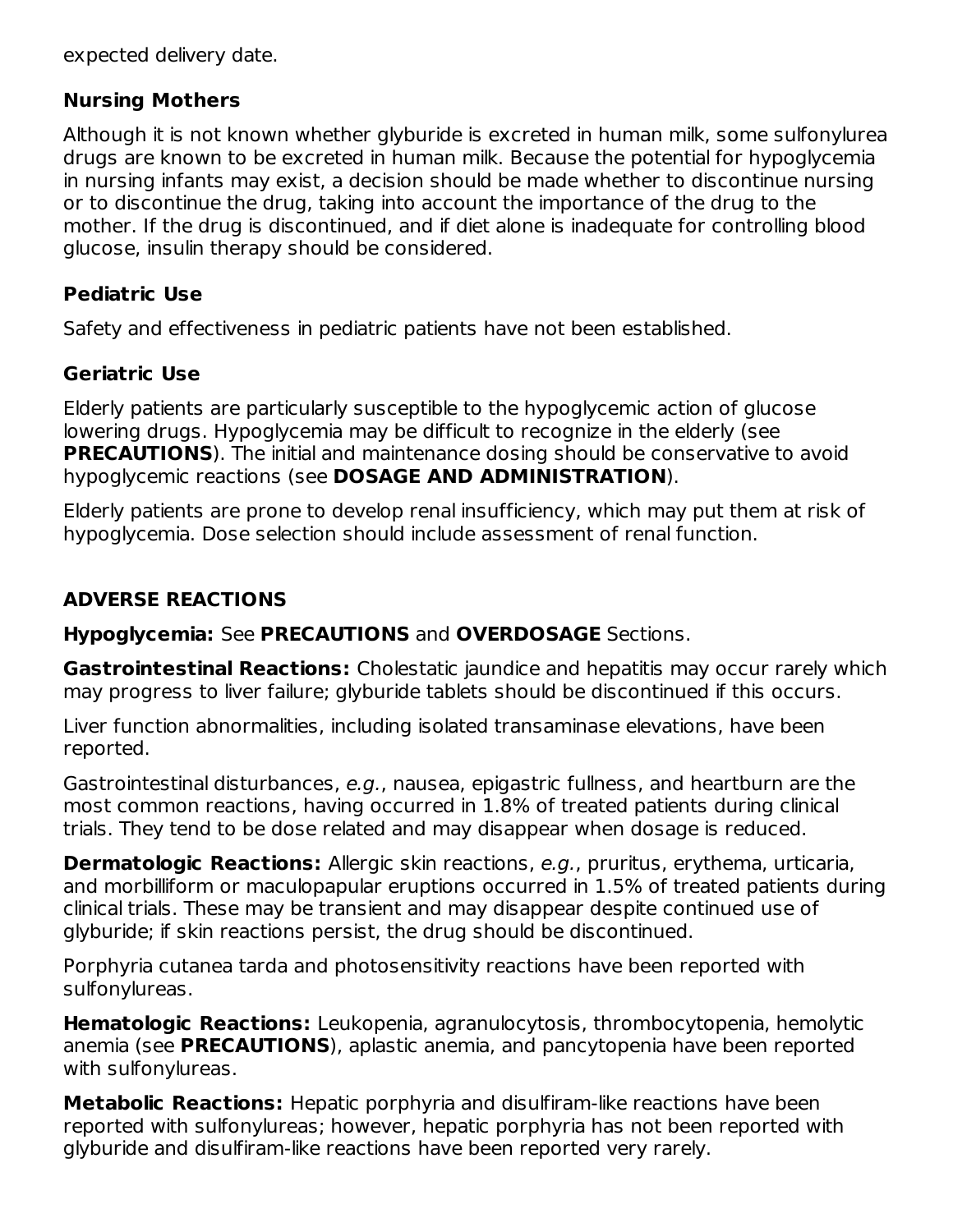Cases of hyponatremia have been reported with glyburide and all other sulfonylureas, most often in patients who are on other medications or have medical conditions known to cause hyponatremia or increase release of antidiuretic hormone. The syndrome of inappropriate antidiuretic hormone (SIADH) secretion has been reported with certain other sulfonylureas, and it has been suggested that these sulfonylureas may augment the peripheral (antidiuretic) action of ADH and/or increase release of ADH.

**Other Reactions:** Changes in accommodation and/or blurred vision have been reported with glyburide and other sulfonylureas. These are thought to be related to fluctuation in glucose levels.

In addition to dermatologic reactions, allergic reactions such as angioedema, arthralgia, myalgia and vasculitis have been reported.

## **OVERDOSAGE**

Overdosage of sulfonylureas, including glyburide tablets, can produce hypoglycemia. Mild hypoglycemic symptoms, without loss of consciousness or neurological findings, should be treated aggressively with oral glucose and adjustments in drug dosage and/or meal patterns. Close monitoring should continue until the physician is assured that the patient is out of danger. Severe hypoglycemic reactions with coma, seizure, or other neurological impairment occur infrequently, but constitute medical emergencies requiring immediate hospitalization. If hypoglycemic coma is diagnosed or suspected, the patient should be given a rapid intravenous injection of concentrated (50%) glucose solution. This should be followed by a continuous infusion of a more dilute (10%) glucose solution at a rate which will maintain the blood glucose at a level above 100 mg/dL. Patients should be closely monitored for a minimum of 24 to 48 hours, since hypoglycemia may recur after apparent clinical recovery.

# **DOSAGE AND ADMINISTRATION**

#### **Patients should be retitrated when transferred from glyburide (micronized) tablets or other oral hypoglycemic agents (see PRECAUTIONS).**

There is no fixed dosage regimen for the management of diabetes mellitus with glyburide tablets. In addition to the usual monitoring of urinary glucose, the patient's blood glucose must also be monitored periodically to determine the minimum effective dose for the patient; to detect primary failure, *i.e.*, inadequate lowering of blood glucose at the maximum recommended dose of medication; and to detect secondary failure, i.e., loss of adequate blood glucose lowering response after an initial period of effectiveness. Glycosylated hemoglobin levels may also be of value in monitoring the patient's response to therapy.

Short-term administration of glyburide tablets may be sufficient during periods of transient loss of control in patients usually controlled well on diet.

## **Usual Starting Dose**

The usual starting dose of glyburide tablets is 2.5 to 5 mg daily, administered with breakfast or the first main meal. Those patients who may be more sensitive to hypoglycemic drugs should be started at 1.25 mg daily. (See **PRECAUTIONS** section for patients at increased risk.) Failure to follow an appropriate dosage regimen may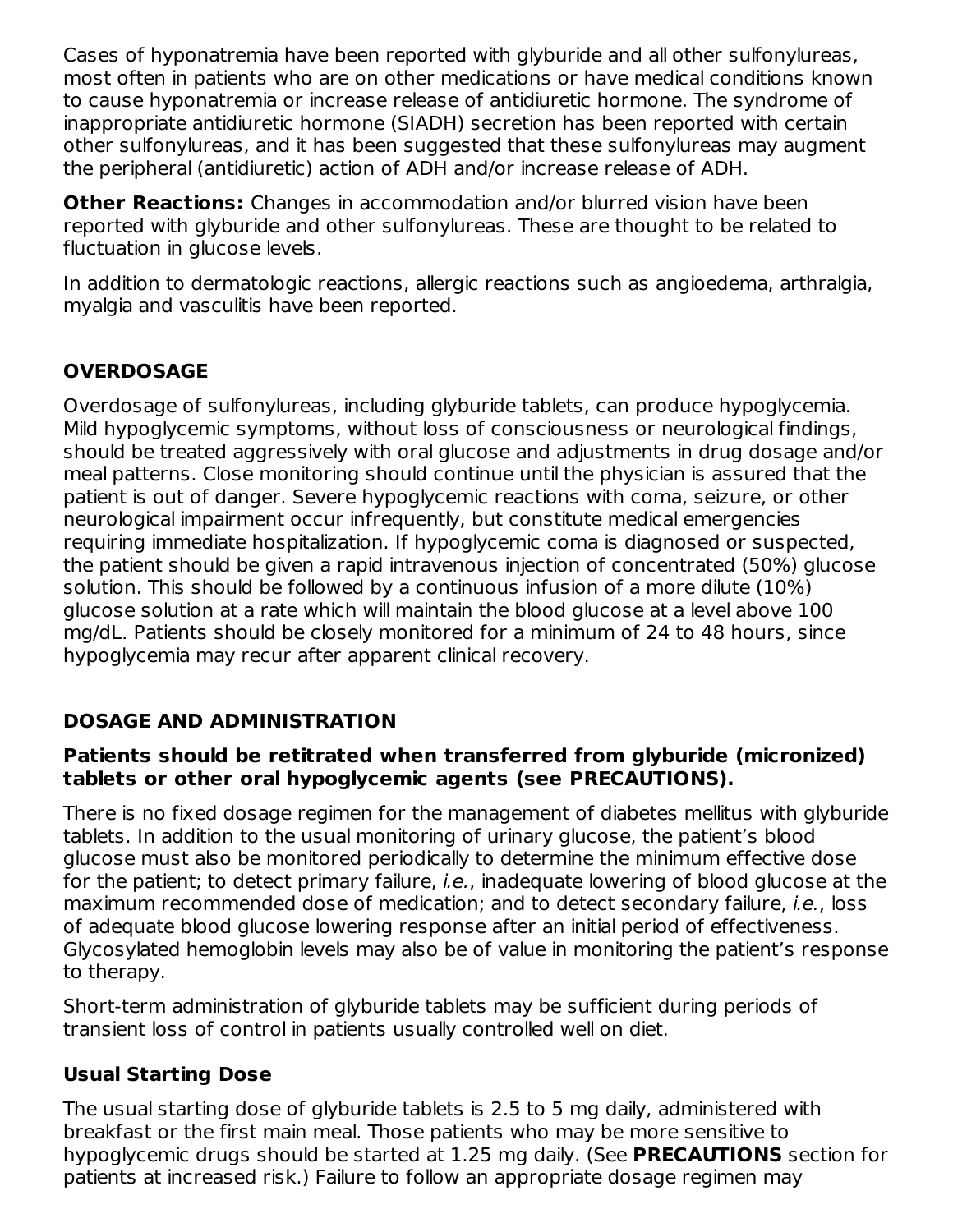precipitate hypoglycemia. Patients who do not adhere to their prescribed dietary and drug regimen are more prone to exhibit unsatisfactory response to therapy.

Transfer From Other Hypoglycemic Therapy Patients Receiving Other Oral Antidiabetic **Therapy** 

Transfer of patients from other oral antidiabetic regimens to glyburide tablets should be done conservatively and the initial daily dose should be 2.5 to 5 mg. When transferring patients from oral hypoglycemic agents other than chlorpropamide to glyburide tablets, no transition period and no initial or priming dose are necessary. When transferring patients from chlorpropamide, particular care should be exercised during the first two weeks because the prolonged retention of chlorpropamide in the body and subsequent overlapping drug effects may provoke hypoglycemia.

#### Patients Receiving Insulin

Some Type II diabetic patients being treated with insulin may respond satisfactorily to glyburide tablets. If the insulin dose is less than 20 units daily, substitution of glyburide tablets 2.5 to 5 mg as a single daily dose may be tried. If the insulin dose is between 20 and 40 units daily, the patient may be placed directly on glyburide tablets 5 mg daily as a single dose. If the insulin dose is more than 40 units daily, a transition period is required for conversion to glyburide tablets. In these patients, insulin dosage is decreased by 50% and glyburide tablets 5 mg daily is started. Please refer to **Titration to Maintenance Dose** for further explanation.

### Patients Receiving Colesevelam

When colesevelam is coadministered with glyburide, maximum plasma concentration and total exposure to glyburide is reduced. Therefore, glyburide tablets should be administered at least 4 hours prior to colesevelam.

## **Titration to Maintenance Dose**

The usual maintenance dose is in the range of 1.25 to 20 mg daily, which may be given as a single dose or in divided doses (see **Dosage Interval** section). Dosage increases should be made in increments of no more than 2.5 mg at weekly intervals based upon the patient's blood glucose response.

No exact dosage relationship exists between glyburide tablets and the other oral hypoglycemic agents. Although patients may be transferred from the maximum dose of other sulfonylureas, the maximum starting dose of 5 mg of glyburide tablets should be observed. A maintenance dose of 5 mg of glyburide tablets provides approximately the same degree of blood glucose control as 250 to 375 mg chlorpropamide, 250 to 375 mg tolazamide, 500 to 750 mg acetohexamide, or 1000 to 1500 mg tolbutamide.

When transferring patients receiving more than 40 units of insulin daily, they may be started on a daily dose of glyburide tablets 5 mg concomitantly with a 50% reduction in insulin dose. Progressive withdrawal of insulin and increase of glyburide tablets in increments of 1.25 to 2.5 mg every 2 to 10 days is then carried out. During this conversion period when both insulin and glyburide tablets are being used, hypoglycemia may occur. During insulin withdrawal, patients should test their urine for glucose and acetone at least three times daily and report results to their physician. The appearance of persistent acetonuria with glycosuria indicates that the patient is a Type I diabetic who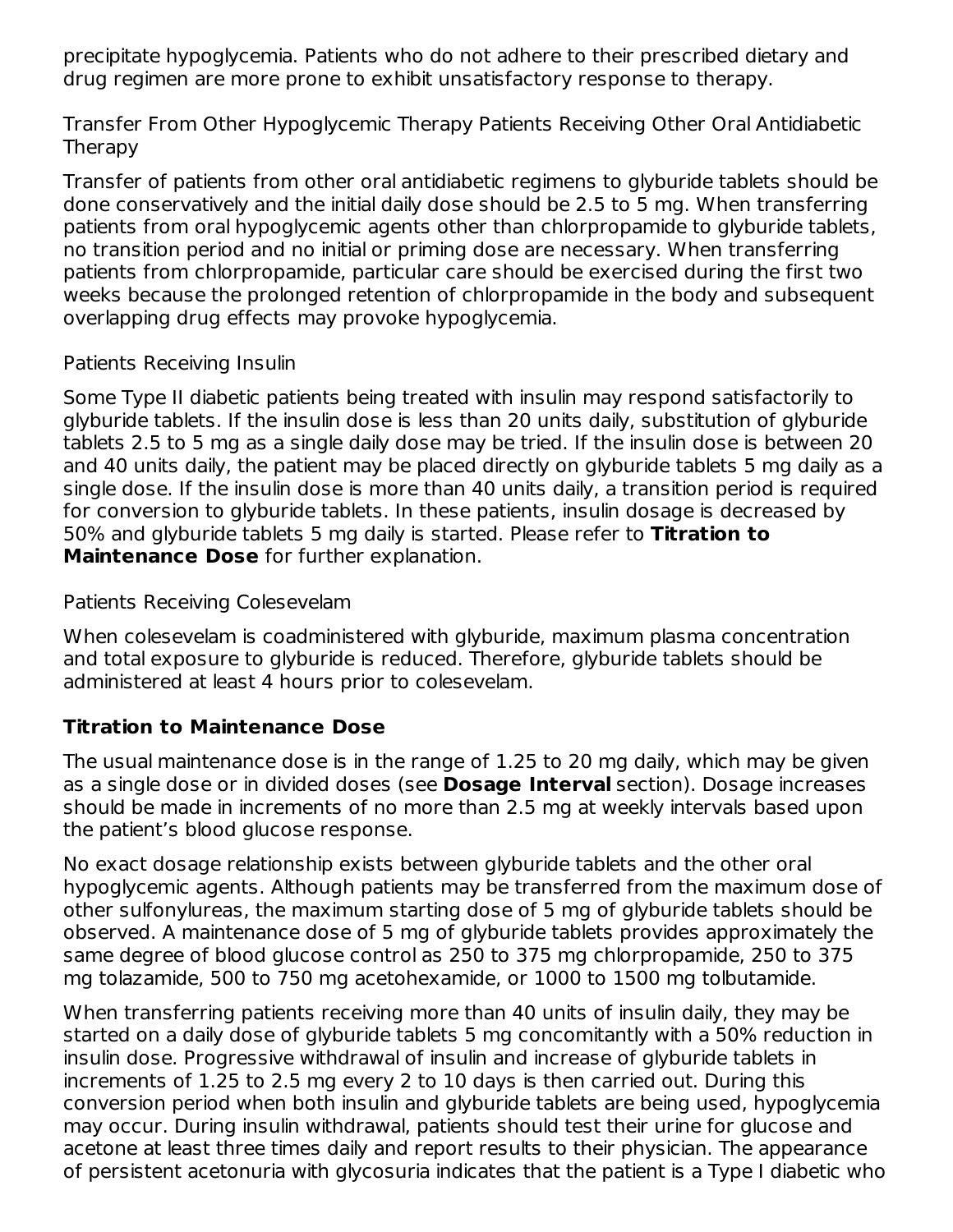requires insulin therapy.

Concomitant Glyburide and Metformin Therapy

Glyburide tablets should be added gradually to the dosing regimen of patients who have not responded to the maximum dose of metformin monotherapy after four weeks (see **Usual Starting Dose** and **Titration to Maintenance Dose**). Refer to metformin package insert.

With concomitant glyburide and metformin therapy, the desired control of blood glucose may be obtained by adjusting the dose of each drug. However, attempts should be made to identify the optimal dose of each drug needed to achieve this goal. With concomitant glyburide and metformin therapy, the risk of hypoglycemia associated with sulfonylurea therapy continues and may be increased. Appropriate precautions should be taken (see **PRECAUTIONS** section).

### **Maximum Dose**

Daily doses of more than 20 mg are not recommended.

## **Dosage Interval**

Once-a-day therapy is usually satisfactory. Some patients, particularly those receiving more than 10 mg daily, may have a more satisfactory response with twice-a-day dosage.

## **Specific Patient Populations**

Glyburide is not recommended for use in pregnancy or for use in pediatric patients.

In elderly patients, debilitated or malnourished patients, and patients with impaired renal or hepatic function, the initial and maintenance dosing should be conservative to avoid hypoglycemic reactions (see **PRECAUTIONS** section).

# **HOW SUPPLIED**

Glyburide tablets USP, 1.25 mg are white, round, bi-convex, compressed tablets engraved with **N** horizontal bisect **342** on one side and **1.25** on the other side. They are supplied as follows:

**NDC** 0093-8342-01 bottles of 100

Glyburide tablets USP, 2.5 mg are peach-colored, round, bi-convex, compressed tablets engraved with **N** horizontal bisect **343** on one side and **2.5** on the other side. They are supplied as follows:

**NDC** 0093-8343-98 bottles of 90

**NDC** 0093-8343-01 bottles of 100

**NDC** 0093-8343-05 bottles of 500

**NDC** 0093-8343-10 bottles of 1000

Glyburide tablets USP, 5 mg are light-green colored, round, bi-convex, compressed tablets engraved with **N** horizontal bisect **344** on one side and **5** on the other side. They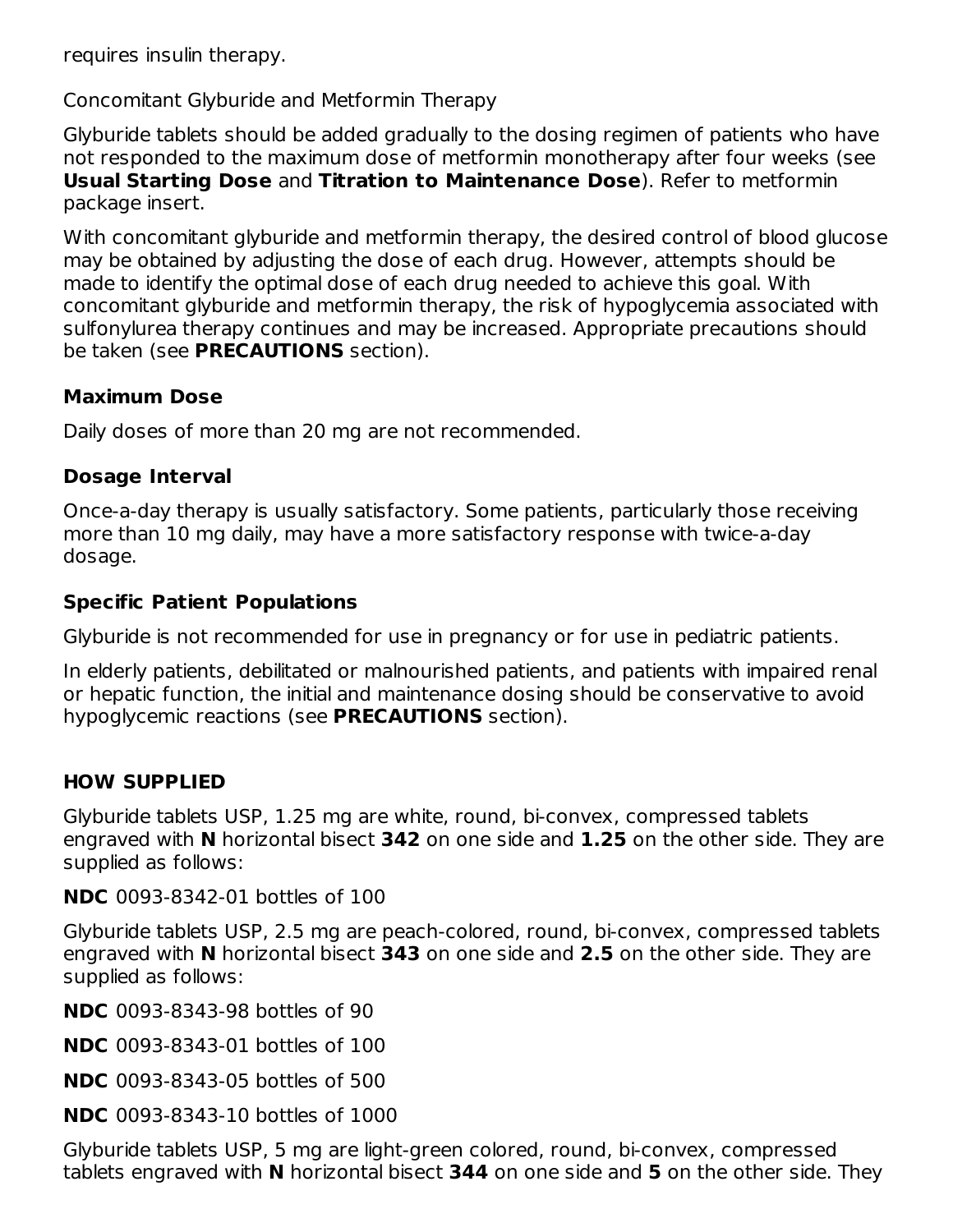are supplied as follows:

**NDC** 0093-8344-98 bottles of 90

**NDC** 0093-8344-01 bottles of 100

**NDC** 0093-8344-05 bottles of 500

**NDC** 0093-8344-10 bottles of 1000

Store at 20° to 25°C (68° to 77°F) [See USP Controlled Room Temperature].

Dispense in tight, light-resistant container as defined in the USP, with a child-resistant closure (as required). Keep container tightly closed.

KEEP THIS AND ALL MEDICATIONS OUT OF THE REACH OF CHILDREN.

Manufactured In Croatia By:

### **PLIVA HRVATSKA d.o.o.**

Zagreb, Croatia

Manufactured For:

### **TEVA PHARMACEUTICALS USA, INC.**

North Wales, PA 19454

Rev. W 5/2015

### **Package/Label Display Panel**

NDC 0093-8342-01

**GlyBURIDE** Tablets USP 1.25 mg

Rx only

100 TABLETS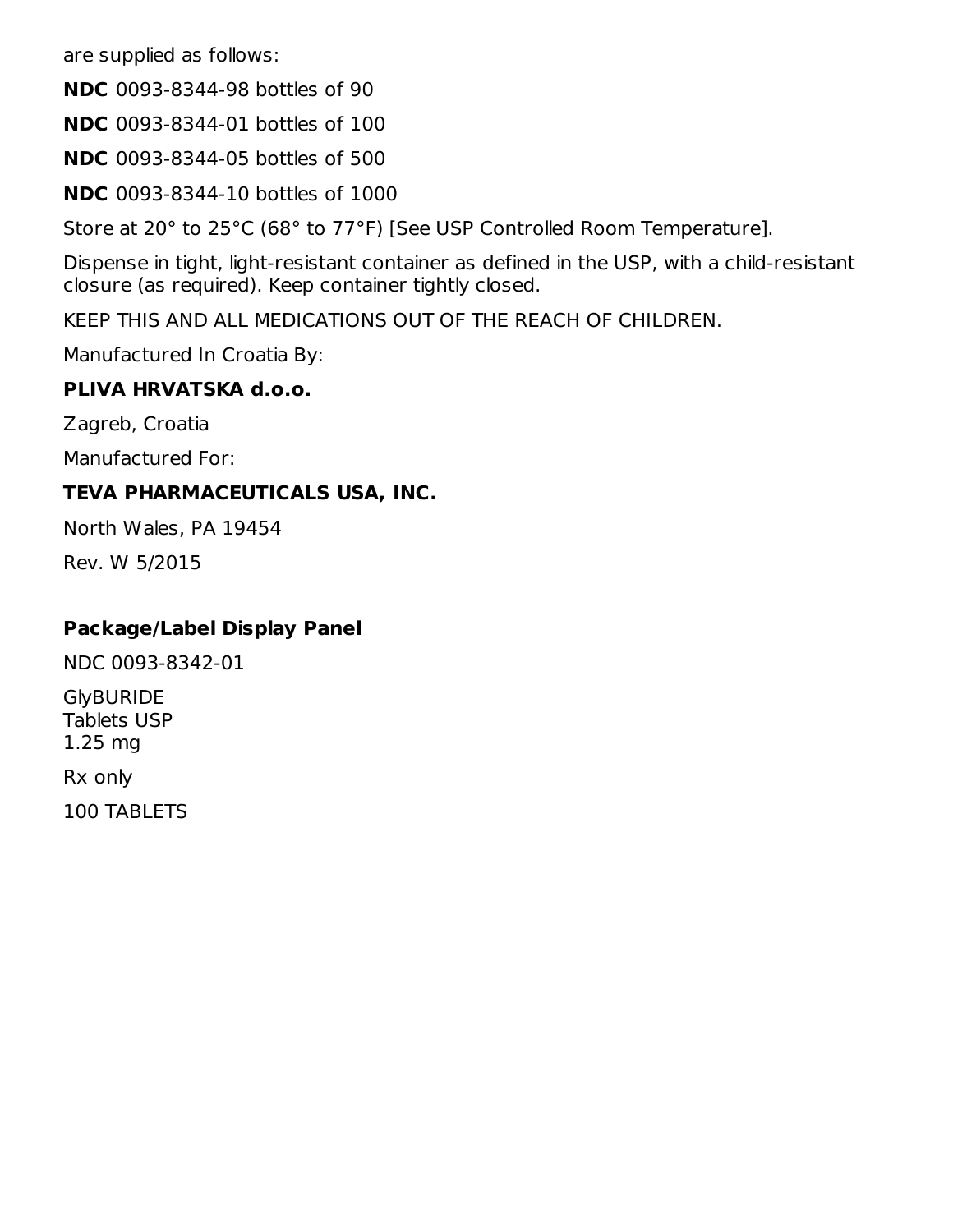

#### **Package/Label Display Panel**

NDC 0093-8343-01

**GlyBURIDE** Tablets USP 2.5 mg

Rx only

100 TABLETS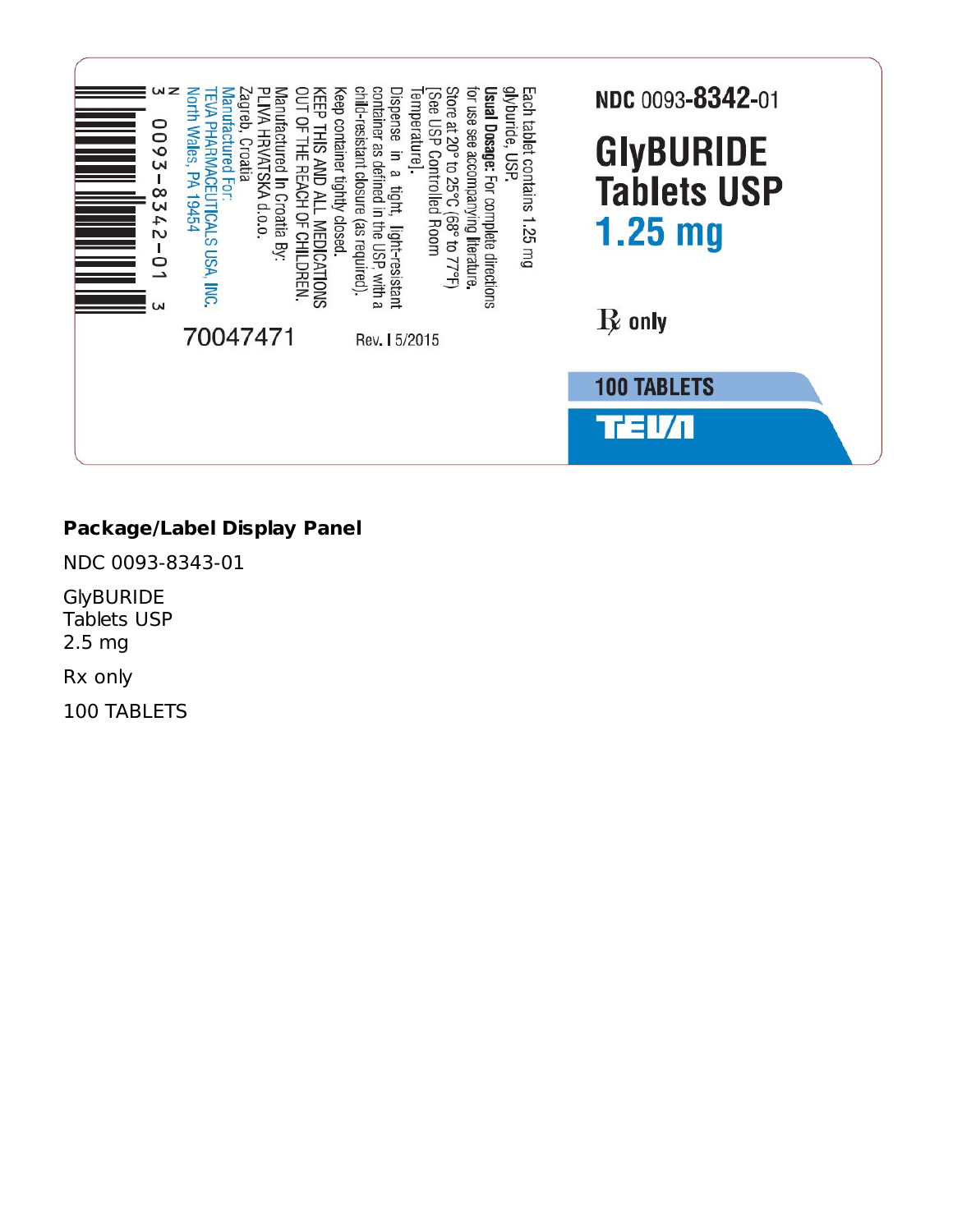

#### **Package/Label Display Panel**

NDC 0093-8344-01

**GlyBURIDE** Tablets USP 5 mg

Rx only

100 TABLETS

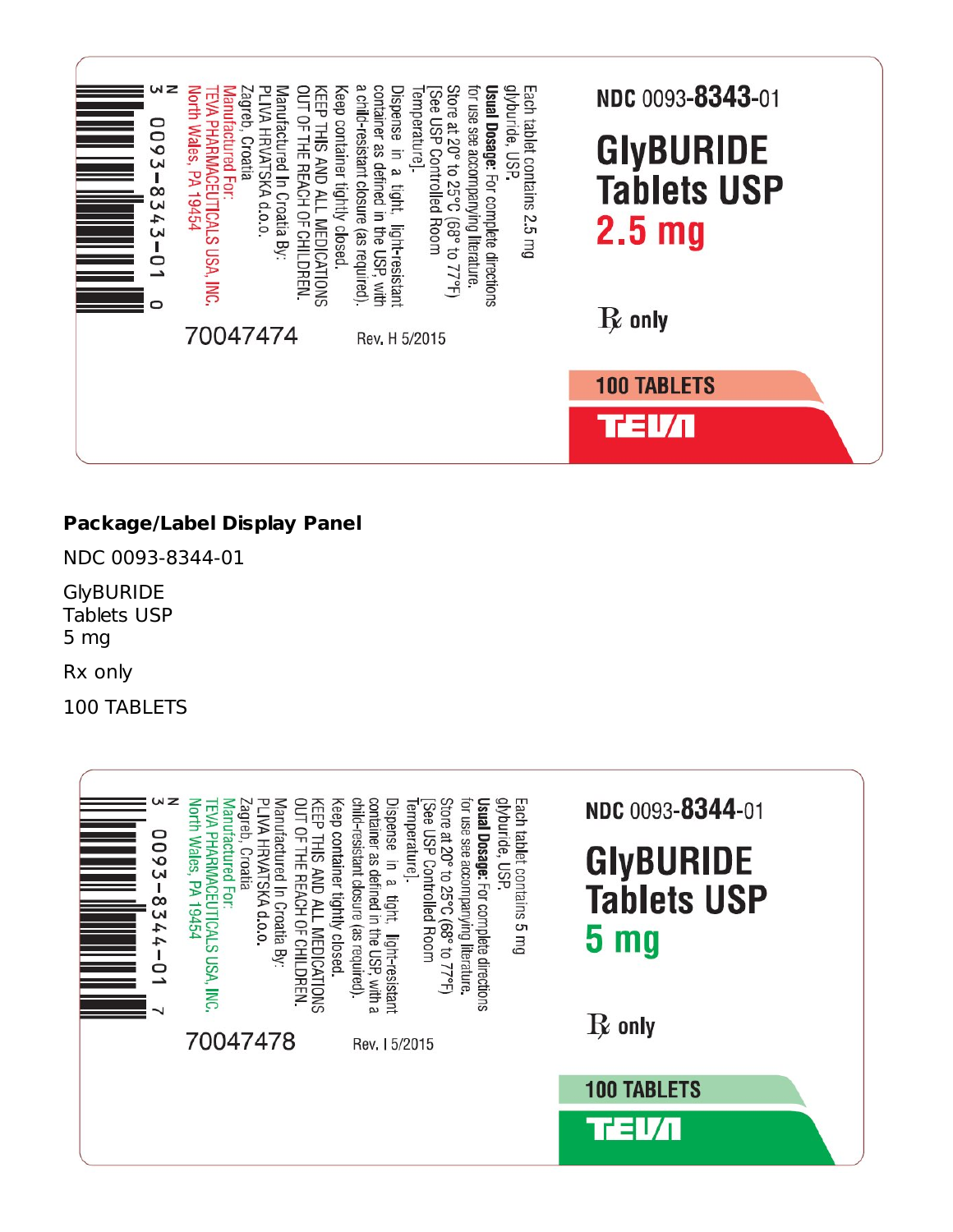| <b>GLYBURIDE</b><br>glyburide tablet                              |                                                                         |                                                      |                                |                          |                 |                                     |                 |  |  |
|-------------------------------------------------------------------|-------------------------------------------------------------------------|------------------------------------------------------|--------------------------------|--------------------------|-----------------|-------------------------------------|-----------------|--|--|
|                                                                   |                                                                         |                                                      |                                |                          |                 |                                     |                 |  |  |
| <b>Product Information</b>                                        |                                                                         |                                                      |                                |                          |                 |                                     |                 |  |  |
| <b>Product Type</b>                                               |                                                                         | HUMAN PRESCRIPTION DRUG<br><b>Item Code (Source)</b> |                                |                          |                 | NDC:0093-8342                       |                 |  |  |
| <b>Route of Administration</b>                                    | ORAL                                                                    |                                                      |                                |                          |                 |                                     |                 |  |  |
|                                                                   |                                                                         |                                                      |                                |                          |                 |                                     |                 |  |  |
| <b>Active Ingredient/Active Moiety</b>                            |                                                                         |                                                      |                                |                          |                 |                                     |                 |  |  |
| <b>Ingredient Name</b>                                            |                                                                         |                                                      |                                | <b>Basis of Strength</b> |                 |                                     | <b>Strength</b> |  |  |
| <b>GLYBURIDE</b> (UNII: SX6K58TVWC) (GLYBURIDE - UNII:SX6K58TVWC) |                                                                         |                                                      |                                | <b>GLYBURIDE</b>         |                 |                                     | $1.25$ mg       |  |  |
|                                                                   |                                                                         |                                                      |                                |                          |                 |                                     |                 |  |  |
| <b>Inactive Ingredients</b>                                       |                                                                         |                                                      |                                |                          |                 |                                     |                 |  |  |
| <b>Strength</b><br><b>Ingredient Name</b>                         |                                                                         |                                                      |                                |                          |                 |                                     |                 |  |  |
| MICROCRYSTALLINE CELLULOSE (UNII: OP1R32D61U)                     |                                                                         |                                                      |                                |                          |                 |                                     |                 |  |  |
| STARCH, CORN (UNII: 08232NY3SJ)                                   |                                                                         |                                                      |                                |                          |                 |                                     |                 |  |  |
| SODIUM STARCH GLYCOLATE TYPE A POTATO (UNII: 5856J3G2A2)          |                                                                         |                                                      |                                |                          |                 |                                     |                 |  |  |
| <b>SILICON DIOXIDE (UNII: ETJ7Z6XBU4)</b>                         |                                                                         |                                                      |                                |                          |                 |                                     |                 |  |  |
| MAGNESIUM STEARATE (UNII: 70097M6I30)                             |                                                                         |                                                      |                                |                          |                 |                                     |                 |  |  |
|                                                                   |                                                                         |                                                      |                                |                          |                 |                                     |                 |  |  |
| <b>Product Characteristics</b>                                    |                                                                         |                                                      |                                |                          |                 |                                     |                 |  |  |
| Color                                                             | white                                                                   | <b>Score</b>                                         |                                |                          | 2 pieces        |                                     |                 |  |  |
| <b>Shape</b>                                                      | <b>ROUND</b>                                                            | <b>Size</b>                                          |                                |                          | 8 <sub>mm</sub> |                                     |                 |  |  |
| <b>Flavor</b>                                                     |                                                                         | <b>Imprint Code</b>                                  |                                |                          | N;342;1;25      |                                     |                 |  |  |
| <b>Contains</b>                                                   |                                                                         |                                                      |                                |                          |                 |                                     |                 |  |  |
|                                                                   |                                                                         |                                                      |                                |                          |                 |                                     |                 |  |  |
| <b>Packaging</b>                                                  |                                                                         |                                                      |                                |                          |                 |                                     |                 |  |  |
| <b>Item Code</b><br>#                                             | <b>Package Description</b>                                              | <b>Marketing Start</b><br><b>Date</b>                |                                |                          |                 | <b>Marketing End</b><br><b>Date</b> |                 |  |  |
| $\mathbf{1}$<br>Product<br>01                                     | NDC:0093-8342- 100 in 1 BOTTLE; Type 0: Not a Combination<br>08/30/1995 |                                                      |                                |                          |                 |                                     |                 |  |  |
|                                                                   |                                                                         |                                                      |                                |                          |                 |                                     |                 |  |  |
| <b>Marketing Information</b>                                      |                                                                         |                                                      |                                |                          |                 |                                     |                 |  |  |
| <b>Marketing</b><br>Category                                      | <b>Application Number or Monograph</b><br><b>Citation</b>               |                                                      | <b>Marketing Start</b><br>Date |                          |                 | <b>Marketing End</b><br><b>Date</b> |                 |  |  |
| <b>ANDA</b><br>ANDA074388                                         |                                                                         |                                                      |                                | 08/30/1995               |                 |                                     |                 |  |  |
|                                                                   |                                                                         |                                                      |                                |                          |                 |                                     |                 |  |  |

**GLYBURIDE** glyburide tablet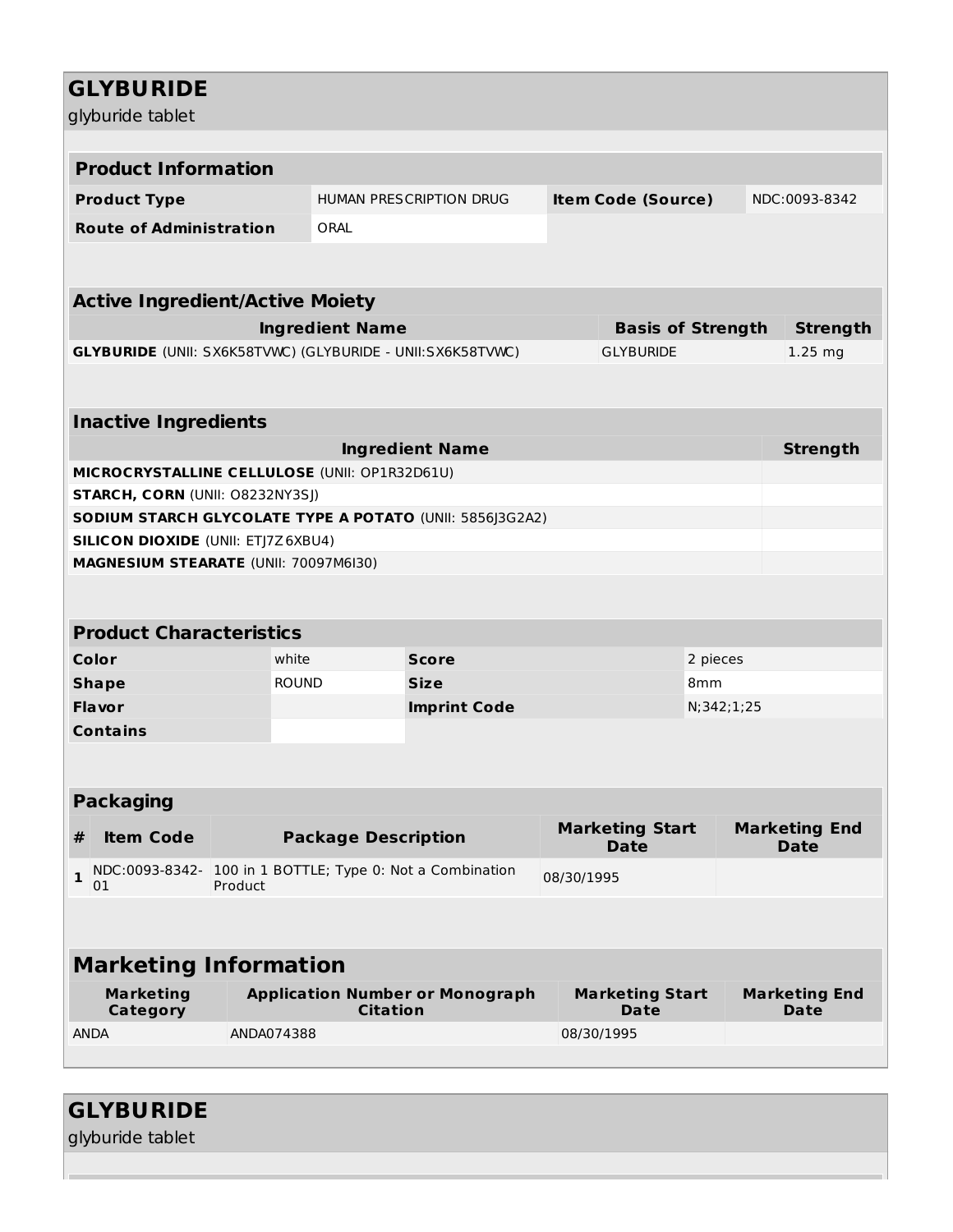| <b>Product Information</b>                                        |                                                                      |                                                          |              |                                       |                                             |             |                                     |  |
|-------------------------------------------------------------------|----------------------------------------------------------------------|----------------------------------------------------------|--------------|---------------------------------------|---------------------------------------------|-------------|-------------------------------------|--|
| <b>Product Type</b>                                               |                                                                      | HUMAN PRESCRIPTION DRUG                                  |              | <b>Item Code (Source)</b>             |                                             |             | NDC:0093-8343                       |  |
| <b>Route of Administration</b>                                    |                                                                      | ORAL                                                     |              |                                       |                                             |             |                                     |  |
|                                                                   |                                                                      |                                                          |              |                                       |                                             |             |                                     |  |
|                                                                   |                                                                      |                                                          |              |                                       |                                             |             |                                     |  |
| <b>Active Ingredient/Active Moiety</b>                            |                                                                      |                                                          |              |                                       |                                             |             |                                     |  |
| <b>Ingredient Name</b>                                            |                                                                      |                                                          |              |                                       | <b>Basis of Strength</b><br><b>Strength</b> |             |                                     |  |
| <b>GLYBURIDE</b> (UNII: SX6K58TVWC) (GLYBURIDE - UNII:SX6K58TVWC) |                                                                      |                                                          |              |                                       | <b>GLYBURIDE</b>                            |             | 2.5 <sub>mg</sub>                   |  |
|                                                                   |                                                                      |                                                          |              |                                       |                                             |             |                                     |  |
| <b>Inactive Ingredients</b>                                       |                                                                      |                                                          |              |                                       |                                             |             |                                     |  |
|                                                                   |                                                                      | <b>Ingredient Name</b>                                   |              |                                       |                                             |             | <b>Strength</b>                     |  |
| MICROCRYSTALLINE CELLULOSE (UNII: OP1R32D61U)                     |                                                                      |                                                          |              |                                       |                                             |             |                                     |  |
| STARCH, CORN (UNII: 08232NY3SJ)                                   |                                                                      |                                                          |              |                                       |                                             |             |                                     |  |
|                                                                   |                                                                      | SODIUM STARCH GLYCOLATE TYPE A POTATO (UNII: 5856J3G2A2) |              |                                       |                                             |             |                                     |  |
| <b>SILICON DIOXIDE (UNII: ETJ7Z6XBU4)</b>                         |                                                                      |                                                          |              |                                       |                                             |             |                                     |  |
| MAGNESIUM STEARATE (UNII: 70097M6I30)                             |                                                                      |                                                          |              |                                       |                                             |             |                                     |  |
| FD&C YELLOW NO. 6 (UNII: H77VEI93A8)                              |                                                                      |                                                          |              |                                       |                                             |             |                                     |  |
|                                                                   |                                                                      |                                                          |              |                                       |                                             |             |                                     |  |
| <b>Product Characteristics</b>                                    |                                                                      |                                                          |              |                                       |                                             |             |                                     |  |
| Color                                                             | orange (peach)                                                       |                                                          | <b>Score</b> | 2 pieces                              |                                             |             |                                     |  |
| <b>Shape</b><br><b>ROUND</b>                                      |                                                                      | <b>Size</b>                                              |              | 8 <sub>mm</sub>                       |                                             |             |                                     |  |
| Flavor                                                            |                                                                      | <b>Imprint Code</b>                                      |              |                                       |                                             |             | N;343;2;5                           |  |
| <b>Contains</b>                                                   |                                                                      |                                                          |              |                                       |                                             |             |                                     |  |
|                                                                   |                                                                      |                                                          |              |                                       |                                             |             |                                     |  |
| <b>Packaging</b>                                                  |                                                                      |                                                          |              |                                       |                                             |             |                                     |  |
| <b>Item Code</b><br>#                                             |                                                                      |                                                          |              | <b>Marketing Start</b>                |                                             |             | <b>Marketing End</b>                |  |
|                                                                   |                                                                      | <b>Package Description</b>                               |              | <b>Date</b>                           |                                             | <b>Date</b> |                                     |  |
| 1<br>98                                                           | Product                                                              | NDC:0093-8343- 90 in 1 BOTTLE; Type 0: Not a Combination |              | 03/30/2010                            |                                             |             |                                     |  |
| NDC:0093-8343-<br>2<br>01                                         | 100 in 1 BOTTLE; Type 0: Not a Combination<br>Product                |                                                          |              | 08/30/1995                            |                                             |             |                                     |  |
| 3<br>05                                                           | NDC:0093-8343- 500 in 1 BOTTLE; Type 0: Not a Combination<br>Product |                                                          |              | 08/30/1995                            |                                             |             |                                     |  |
| NDC:0093-8343-<br>4<br>10                                         | 1000 in 1 BOTTLE; Type 0: Not a Combination<br>Product               |                                                          |              | 08/30/1995                            |                                             |             |                                     |  |
|                                                                   |                                                                      |                                                          |              |                                       |                                             |             |                                     |  |
|                                                                   |                                                                      |                                                          |              |                                       |                                             |             |                                     |  |
| <b>Marketing Information</b>                                      |                                                                      |                                                          |              |                                       |                                             |             |                                     |  |
| <b>Marketing</b><br>Category                                      | <b>Application Number or Monograph</b><br><b>Citation</b>            |                                                          |              | <b>Marketing Start</b><br><b>Date</b> |                                             |             | <b>Marketing End</b><br><b>Date</b> |  |
| <b>ANDA</b>                                                       |                                                                      | ANDA074388                                               |              |                                       | 08/30/1995                                  |             |                                     |  |
|                                                                   |                                                                      |                                                          |              |                                       |                                             |             |                                     |  |

**GLYBURIDE** glyburide tablet